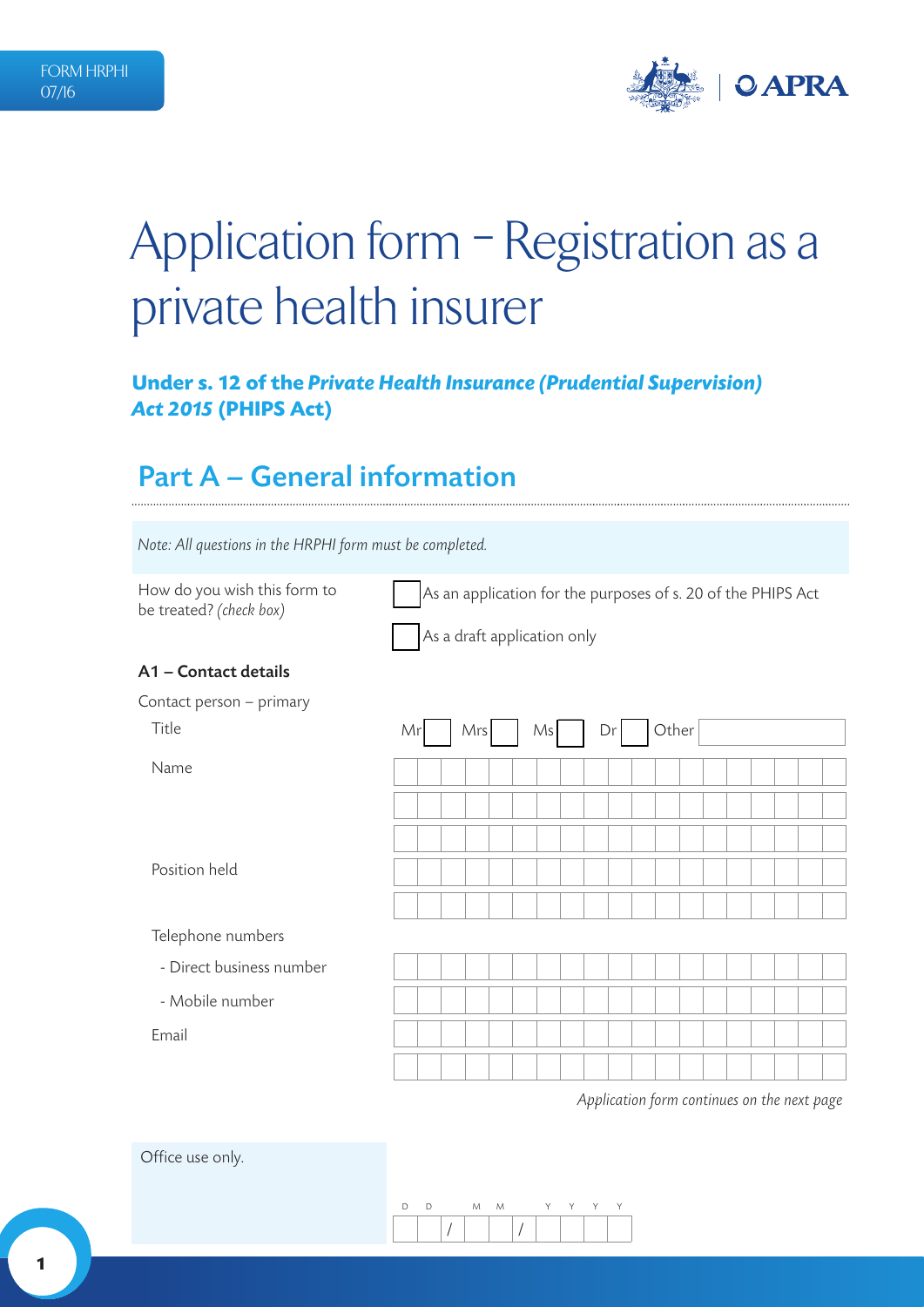

## Part A – General information (continued)

| Contact details - secondary                          |                                |
|------------------------------------------------------|--------------------------------|
| Title                                                | Other<br>Ms<br>Mrs<br>Mr<br>Dr |
| Name                                                 |                                |
|                                                      |                                |
|                                                      |                                |
| Position held                                        |                                |
|                                                      |                                |
| Telephone numbers                                    |                                |
| - Direct business number                             |                                |
| - Mobile number                                      |                                |
| Email                                                |                                |
|                                                      |                                |
| A2 - Corporation details                             |                                |
| Name of corporation                                  |                                |
|                                                      |                                |
|                                                      |                                |
| Trading name(s)                                      |                                |
|                                                      |                                |
|                                                      |                                |
| ABN                                                  |                                |
|                                                      |                                |
| Registered address                                   |                                |
|                                                      |                                |
|                                                      |                                |
| Street address                                       |                                |
| (if same as registered address, write<br>"as above") |                                |
|                                                      |                                |
|                                                      |                                |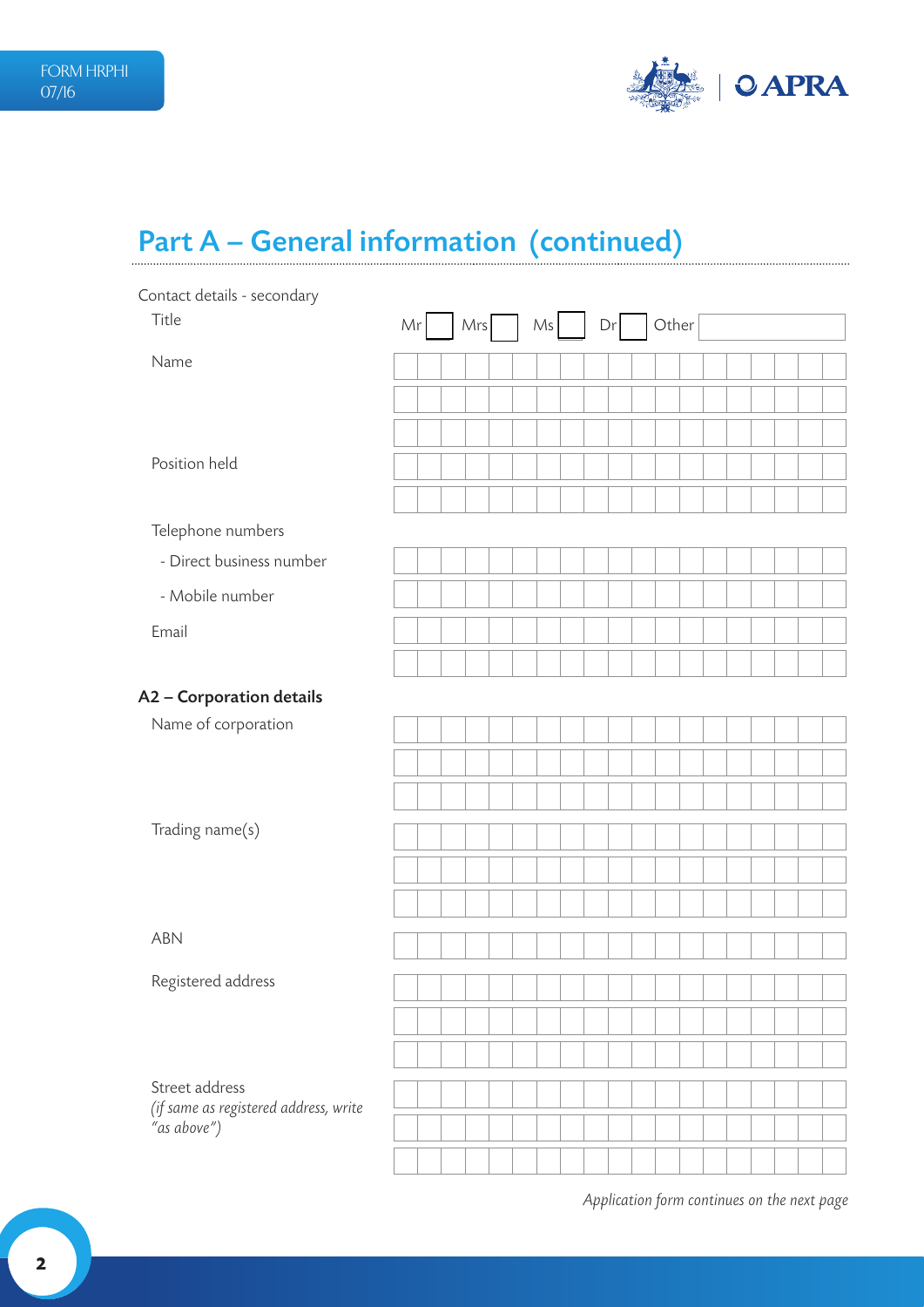

## Part A – General information (continued)

| Postal address                                                                         |                                                           |
|----------------------------------------------------------------------------------------|-----------------------------------------------------------|
| (if same as registered address, write<br>"as above")                                   |                                                           |
|                                                                                        |                                                           |
| Email                                                                                  |                                                           |
|                                                                                        |                                                           |
| Phone number                                                                           |                                                           |
| Web address                                                                            |                                                           |
|                                                                                        |                                                           |
| Historical ASIC company search                                                         | Attached (check box)                                      |
| Is the Applicant an Australian<br>owned or a foreign owned<br>corporation? (check box) | Australian-owned corporation<br>Foreign-owned corporation |
|                                                                                        |                                                           |
| A3 - Status of corporation                                                             |                                                           |
| Is the Applicant to be a 'for profit<br>Insurer'? (check box)                          | Yes<br>No                                                 |
| Is the Applicant to be a 'restricted<br>access Insurer'? (check box)                   | Yes<br>No                                                 |
| Details of the proposed restricted                                                     | <b>DETAILS BELOW</b>                                      |
| access group (if applicable)                                                           |                                                           |
|                                                                                        |                                                           |
|                                                                                        |                                                           |
|                                                                                        | Y<br>D<br>${\mathsf M}$<br>Y<br>Y<br>Y<br>D<br>М          |
| Proposed date for registration as<br>an Insurer                                        | /<br>1                                                    |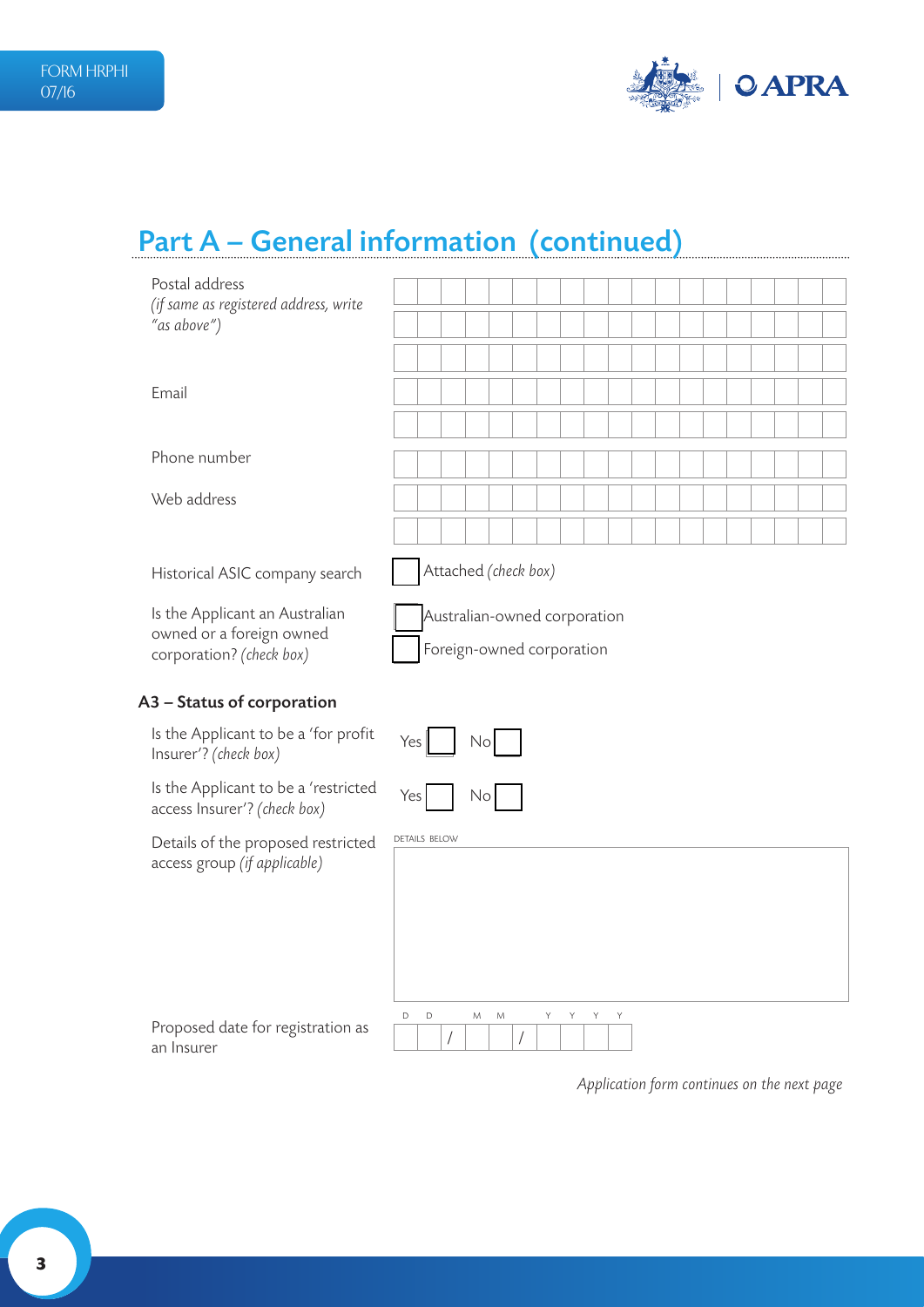

## Part A – General information (continued)

| Details explaining basis for this<br>proposed date.                                      | <b>DETAILS BELOW</b>                                                  |                                      |
|------------------------------------------------------------------------------------------|-----------------------------------------------------------------------|--------------------------------------|
| Details of the business structure                                                        | Attached (check box)                                                  |                                      |
| Jurisdiction(s) in which<br>Applicant proposes to operate<br>(check box/s)               | ACT<br><b>NSW</b><br><b>NT</b><br><b>QLD</b>                          | SA<br><b>TAS</b><br>VIC<br><b>WA</b> |
| A4 - Advice to other Government Agencies                                                 |                                                                       |                                      |
| Have/will other Government<br>Agencies be informed of this<br>application? (check box/s) | ASIC<br>Department of Health<br>Private Health Insurance<br>Ombudsman | <b>ATO</b><br>Other - please specify |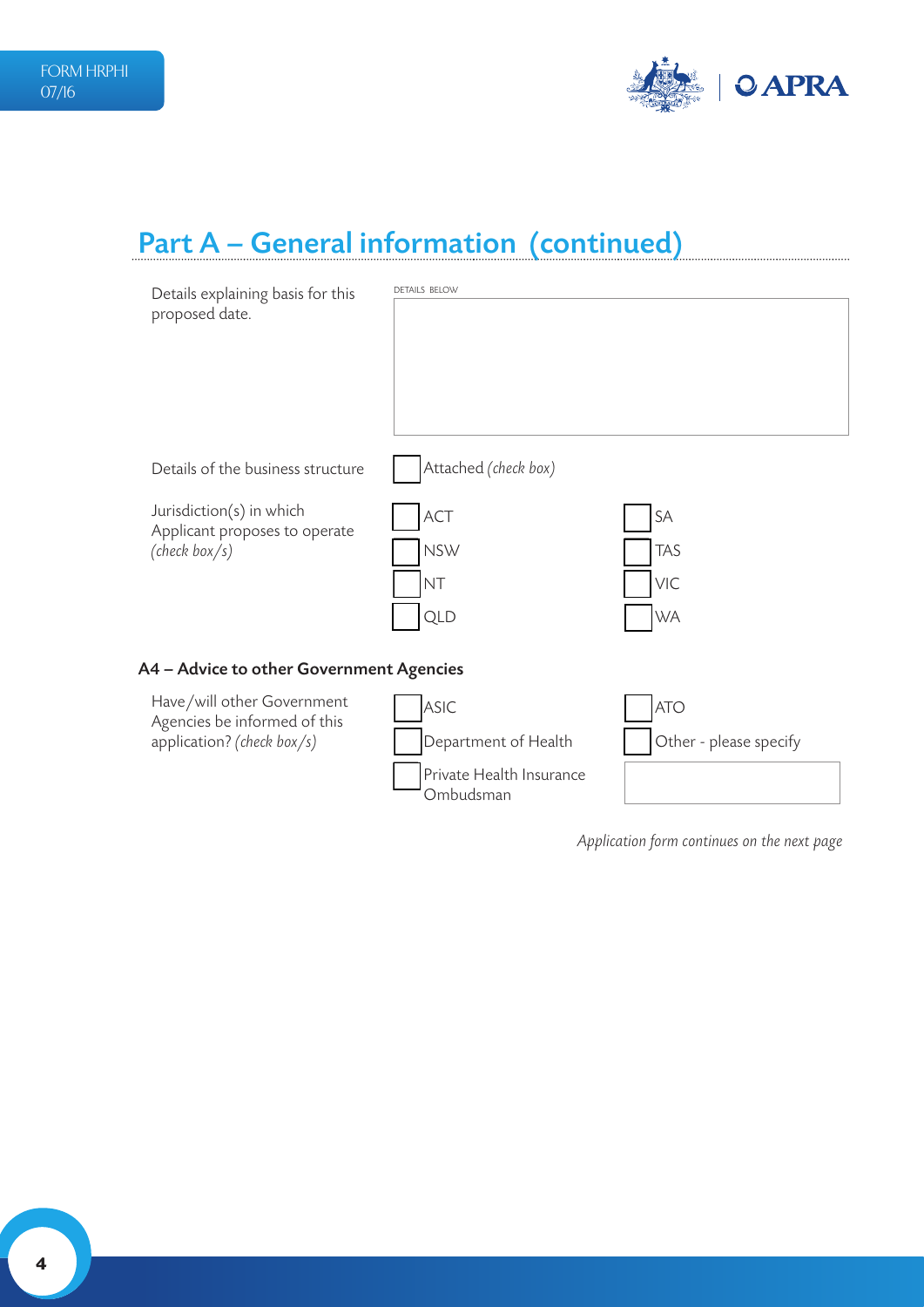

## Part A – General information (continued)

### A5 – Responsible person details – Chief Executive Officer

| Title                           | Mr |   |   | Mrs     |   |                      | Ms |       |   | Dr          | Other |  |  |  |  |
|---------------------------------|----|---|---|---------|---|----------------------|----|-------|---|-------------|-------|--|--|--|--|
| Name of CEO                     |    |   |   |         |   |                      |    |       |   |             |       |  |  |  |  |
|                                 |    |   |   |         |   |                      |    |       |   |             |       |  |  |  |  |
|                                 |    |   |   |         |   |                      |    |       |   |             |       |  |  |  |  |
| Date of birth                   | D  | D | Т | M       | M | /                    | Υ  | Y     | Υ | $\mathsf Y$ |       |  |  |  |  |
| Former name(s) (if applicable)  |    |   |   |         |   |                      |    |       |   |             |       |  |  |  |  |
|                                 |    |   |   |         |   |                      |    |       |   |             |       |  |  |  |  |
|                                 |    |   |   |         |   |                      |    |       |   |             |       |  |  |  |  |
| Curriculum vitae                |    |   |   |         |   | Attached (check box) |    |       |   |             |       |  |  |  |  |
| Postal address                  |    |   |   |         |   |                      |    |       |   |             |       |  |  |  |  |
|                                 |    |   |   |         |   |                      |    |       |   |             |       |  |  |  |  |
|                                 |    |   |   |         |   |                      |    |       |   |             |       |  |  |  |  |
| Telephone numbers               |    |   |   |         |   |                      |    |       |   |             |       |  |  |  |  |
| - Direct business number        |    |   |   |         |   |                      |    |       |   |             |       |  |  |  |  |
| - Mobile number                 |    |   |   |         |   |                      |    |       |   |             |       |  |  |  |  |
| Email                           |    |   |   |         |   |                      |    |       |   |             |       |  |  |  |  |
|                                 |    |   |   |         |   |                      |    |       |   |             |       |  |  |  |  |
| Nationality                     |    |   |   |         |   | Attached (check box) |    |       |   |             |       |  |  |  |  |
| Australian residency            |    |   |   |         |   | Attached (check box) |    |       |   |             |       |  |  |  |  |
| Date of appointment             | D  | D | Т | $M$ $M$ |   | 1                    | Y. | Y Y Y |   |             |       |  |  |  |  |
| Directorships and shareholdings |    |   |   |         |   | Attached (check box) |    |       |   |             |       |  |  |  |  |
| Fit and proper considerations   |    |   |   |         |   | Attached (check box) |    |       |   |             |       |  |  |  |  |
| Disqualified person status      |    |   |   |         |   | Attached (check box) |    |       |   |             |       |  |  |  |  |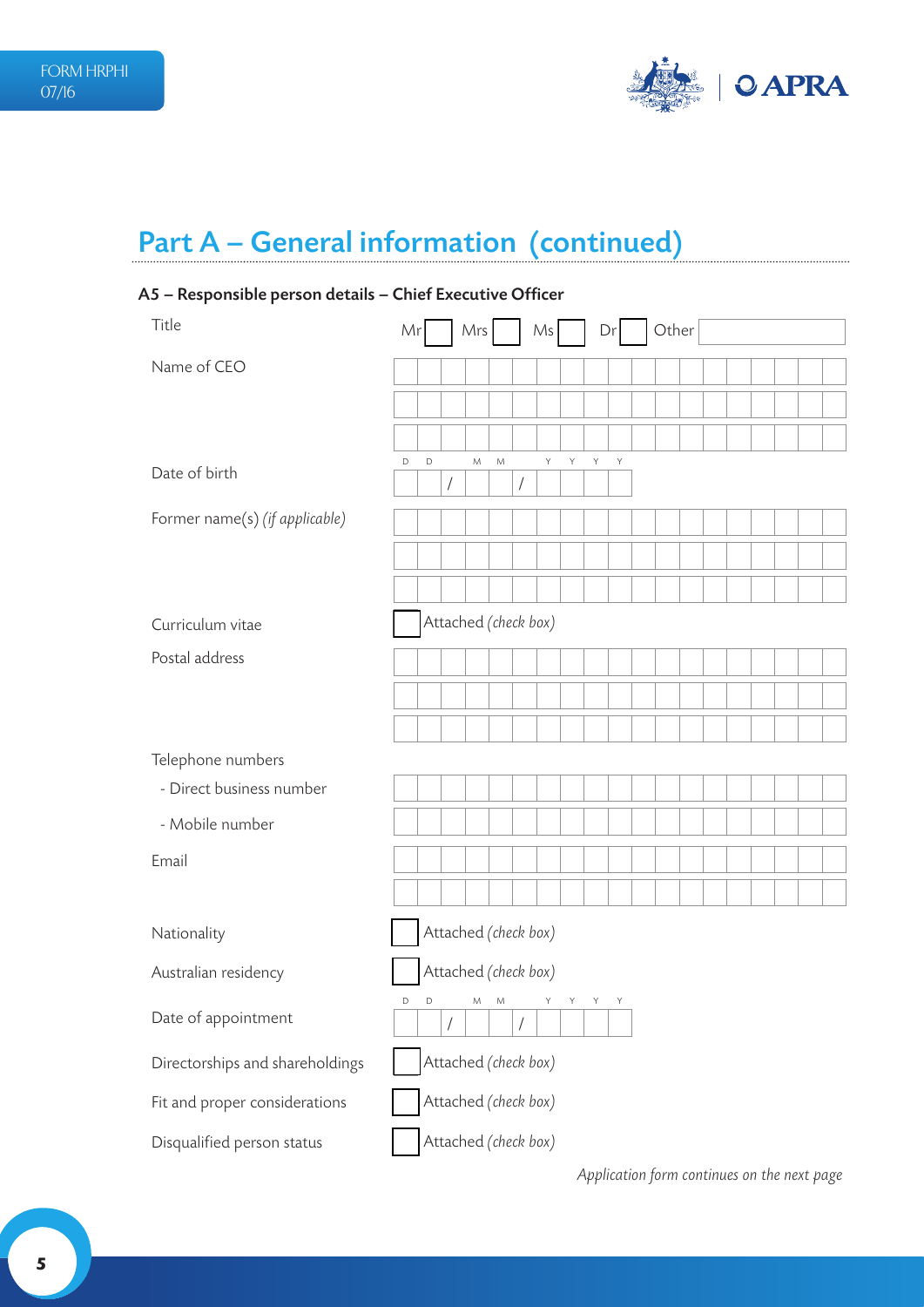

## Part A – General information (continued)

### A6 – Responsible person details – Directors

| Title                                   | Other<br>Mr<br>Dr<br>Mrs<br>Ms                                             |
|-----------------------------------------|----------------------------------------------------------------------------|
| Name of Director                        |                                                                            |
|                                         |                                                                            |
|                                         |                                                                            |
| Date of birth                           | Υ<br>Υ<br>Y<br>$\mathsf Y$<br>D<br>D<br>M<br>M<br>$\sqrt{2}$<br>$\sqrt{2}$ |
| Former name(s) (if applicable)          |                                                                            |
|                                         |                                                                            |
|                                         |                                                                            |
| Position of Director (check box)        | Executive                                                                  |
|                                         | Non-executive                                                              |
|                                         | Non-executive and independent                                              |
| Chairperson of the Board<br>(check box) | No<br>Yes                                                                  |
| Curriculum vitae                        | Attached (check box)                                                       |
| Postal address                          |                                                                            |
|                                         |                                                                            |
|                                         |                                                                            |
| Telephone numbers                       |                                                                            |
| - Direct business number                |                                                                            |
| - Mobile number                         |                                                                            |
| Email                                   |                                                                            |
|                                         |                                                                            |
| Nationality                             | Attached (check box)                                                       |
| Australian residency                    | Attached (check box)                                                       |
|                                         | Application form continues on the next page                                |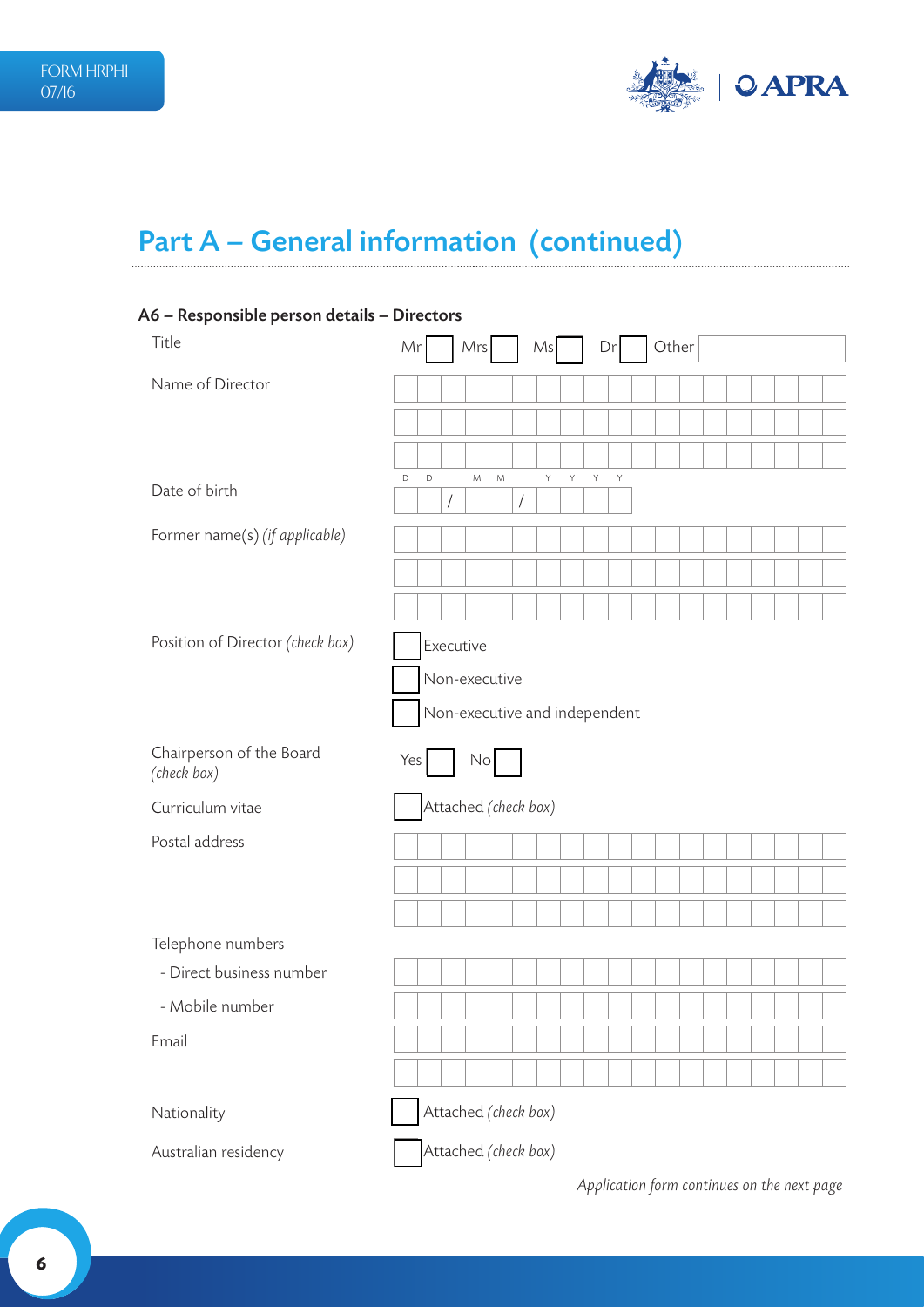

## Part A – General information (continued)



**7**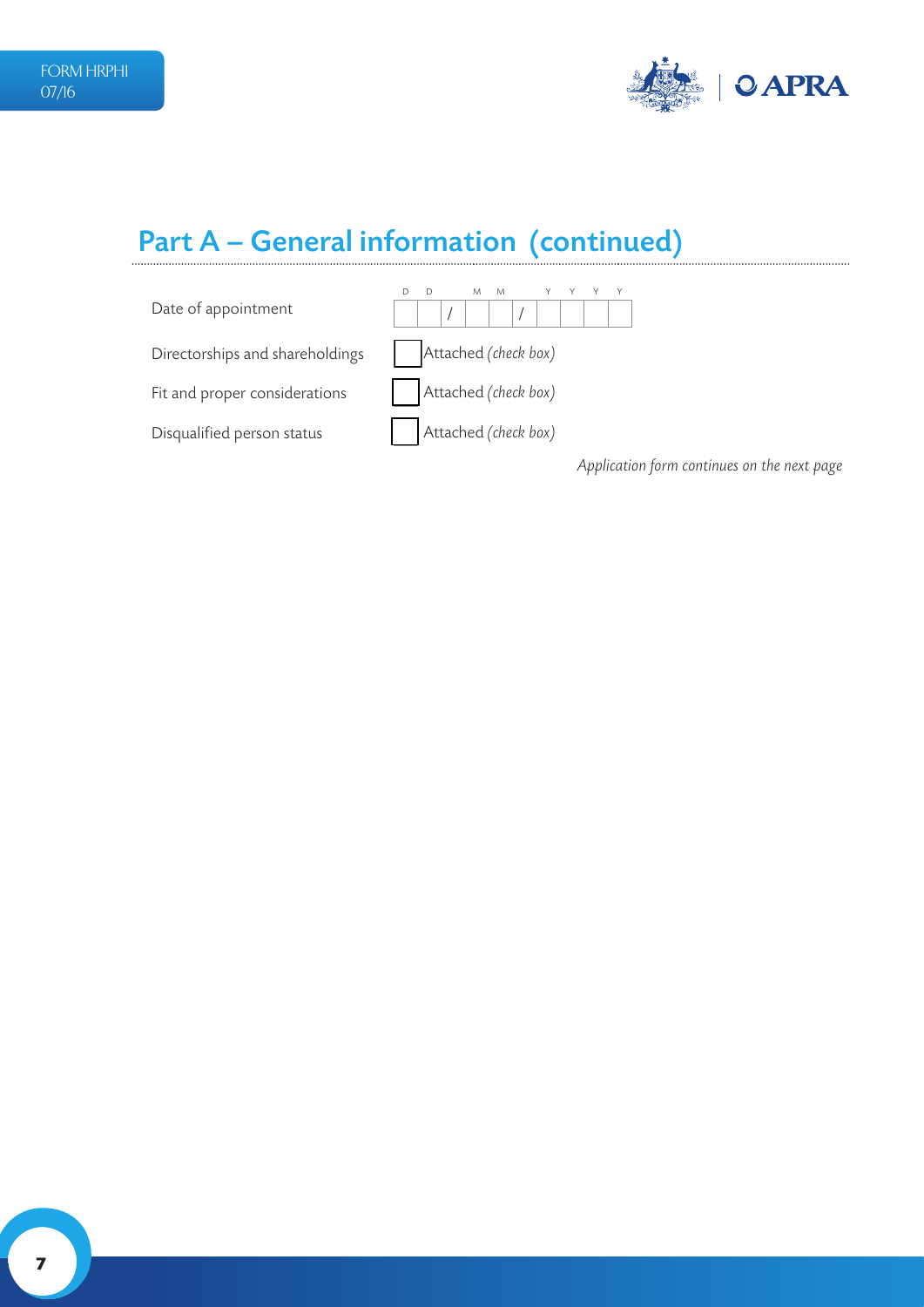

## Part A – General information (continued)

### A7 – Responsible person details – Senior Manager

| Title                          | Mr                   |   |            | Mrs                  |               |            | Ms |   |   | Dr          | Other |  |  |  |  |
|--------------------------------|----------------------|---|------------|----------------------|---------------|------------|----|---|---|-------------|-------|--|--|--|--|
| Name of Senior Manager         |                      |   |            |                      |               |            |    |   |   |             |       |  |  |  |  |
|                                |                      |   |            |                      |               |            |    |   |   |             |       |  |  |  |  |
|                                |                      |   |            |                      |               |            |    |   |   |             |       |  |  |  |  |
| Date of birth                  | D                    | D | $\sqrt{2}$ | M                    | ${\mathsf M}$ | $\sqrt{2}$ | Υ  | Υ | Y | $\mathsf Y$ |       |  |  |  |  |
| Former name(s) (if applicable) |                      |   |            |                      |               |            |    |   |   |             |       |  |  |  |  |
|                                |                      |   |            |                      |               |            |    |   |   |             |       |  |  |  |  |
|                                |                      |   |            |                      |               |            |    |   |   |             |       |  |  |  |  |
|                                |                      |   |            |                      |               |            |    |   |   |             |       |  |  |  |  |
| Main responsibilities          | <b>DETAILS BELOW</b> |   |            |                      |               |            |    |   |   |             |       |  |  |  |  |
|                                |                      |   |            |                      |               |            |    |   |   |             |       |  |  |  |  |
| Curriculum vitae               |                      |   |            | Attached (check box) |               |            |    |   |   |             |       |  |  |  |  |
| Postal address                 |                      |   |            |                      |               |            |    |   |   |             |       |  |  |  |  |
|                                |                      |   |            |                      |               |            |    |   |   |             |       |  |  |  |  |
|                                |                      |   |            |                      |               |            |    |   |   |             |       |  |  |  |  |
| Telephone numbers              |                      |   |            |                      |               |            |    |   |   |             |       |  |  |  |  |
| - Direct business number       |                      |   |            |                      |               |            |    |   |   |             |       |  |  |  |  |
| - Mobile number                |                      |   |            |                      |               |            |    |   |   |             |       |  |  |  |  |
| Email                          |                      |   |            |                      |               |            |    |   |   |             |       |  |  |  |  |
|                                |                      |   |            |                      |               |            |    |   |   |             |       |  |  |  |  |
| Nationality                    |                      |   |            | Attached (check box) |               |            |    |   |   |             |       |  |  |  |  |
| Australian residency           |                      |   |            | Attached (check box) |               |            |    |   |   |             |       |  |  |  |  |
| Date of appointment            | D                    | D | $\sqrt{2}$ | М                    | M             |            | Υ  | Υ | Υ | Υ           |       |  |  |  |  |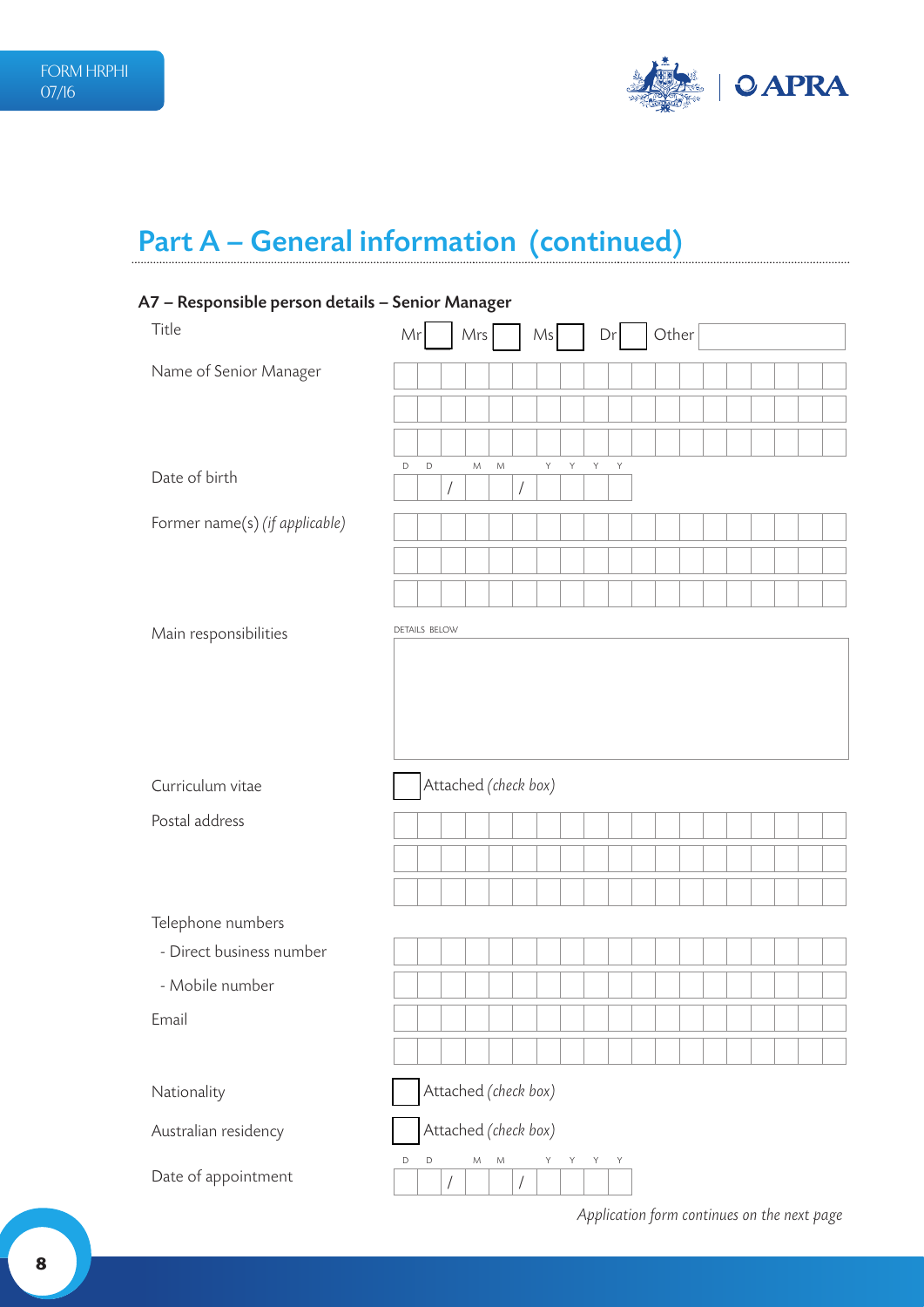

### Part A – General information (continued)

Directorships and shareholdings **Attached** (check box)

Fit and proper considerations **Attached** (*check box*)

Disqualified person status **Attached** (*check box*)

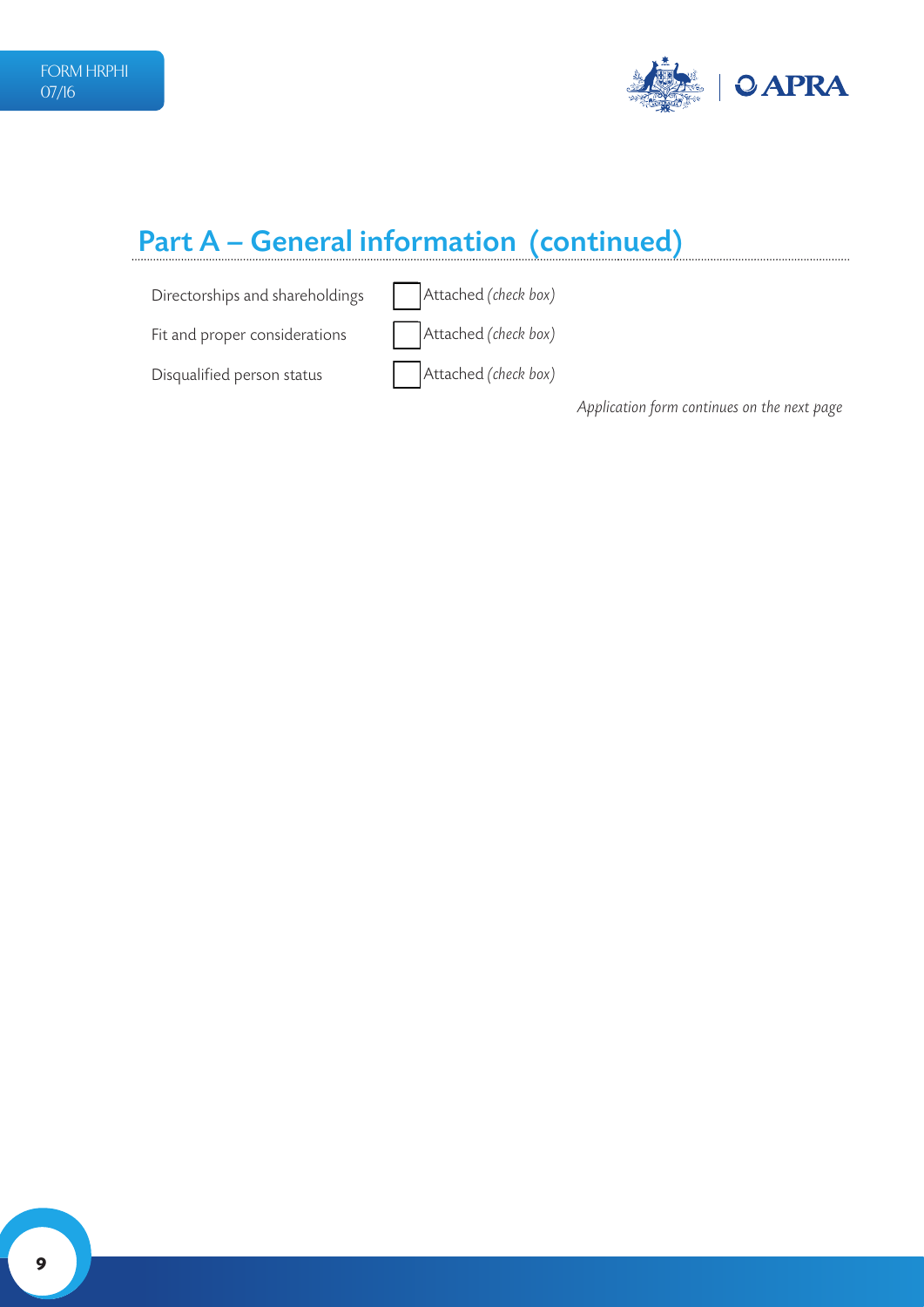

## Part A – General information (continued)

### A8 – Responsible person details – Proposed Auditor

| Title                          | Mr |             |            | Mrs                  |               |                      | Ms |   | Dr |   | Other |  |  |  |  |
|--------------------------------|----|-------------|------------|----------------------|---------------|----------------------|----|---|----|---|-------|--|--|--|--|
| Name of proposed Auditor       |    |             |            |                      |               |                      |    |   |    |   |       |  |  |  |  |
|                                |    |             |            |                      |               |                      |    |   |    |   |       |  |  |  |  |
|                                |    |             |            |                      |               |                      |    |   |    |   |       |  |  |  |  |
| Date of birth                  | D  | $\mathsf D$ | $\sqrt{2}$ | ${\mathsf M}$        | ${\mathsf M}$ | $\sqrt{\phantom{a}}$ | Υ  | Υ | Y  | Y |       |  |  |  |  |
| Former name(s) (if applicable) |    |             |            |                      |               |                      |    |   |    |   |       |  |  |  |  |
|                                |    |             |            |                      |               |                      |    |   |    |   |       |  |  |  |  |
| Organisation name              |    |             |            |                      |               |                      |    |   |    |   |       |  |  |  |  |
|                                |    |             |            |                      |               |                      |    |   |    |   |       |  |  |  |  |
| <b>ABN</b>                     |    |             |            |                      |               |                      |    |   |    |   |       |  |  |  |  |
| Postal address                 |    |             |            |                      |               |                      |    |   |    |   |       |  |  |  |  |
|                                |    |             |            |                      |               |                      |    |   |    |   |       |  |  |  |  |
|                                |    |             |            |                      |               |                      |    |   |    |   |       |  |  |  |  |
| Telephone numbers              |    |             |            |                      |               |                      |    |   |    |   |       |  |  |  |  |
| - Direct business number       |    |             |            |                      |               |                      |    |   |    |   |       |  |  |  |  |
| - Mobile number                |    |             |            |                      |               |                      |    |   |    |   |       |  |  |  |  |
| Email                          |    |             |            |                      |               |                      |    |   |    |   |       |  |  |  |  |
|                                |    |             |            |                      |               |                      |    |   |    |   |       |  |  |  |  |
| Date of appointment            | D  | $\mathsf D$ | $\sqrt{2}$ | M                    | ${\mathsf M}$ | $\sqrt{2}$           | Υ  | Υ | Υ  | Y |       |  |  |  |  |
| Auditor independence           |    |             |            | Attached (check box) |               |                      |    |   |    |   |       |  |  |  |  |
| Fit and proper considerations  |    |             |            | Attached (check box) |               |                      |    |   |    |   |       |  |  |  |  |
| Proposed Auditor declaration   |    |             |            | Attached (check box) |               |                      |    |   |    |   |       |  |  |  |  |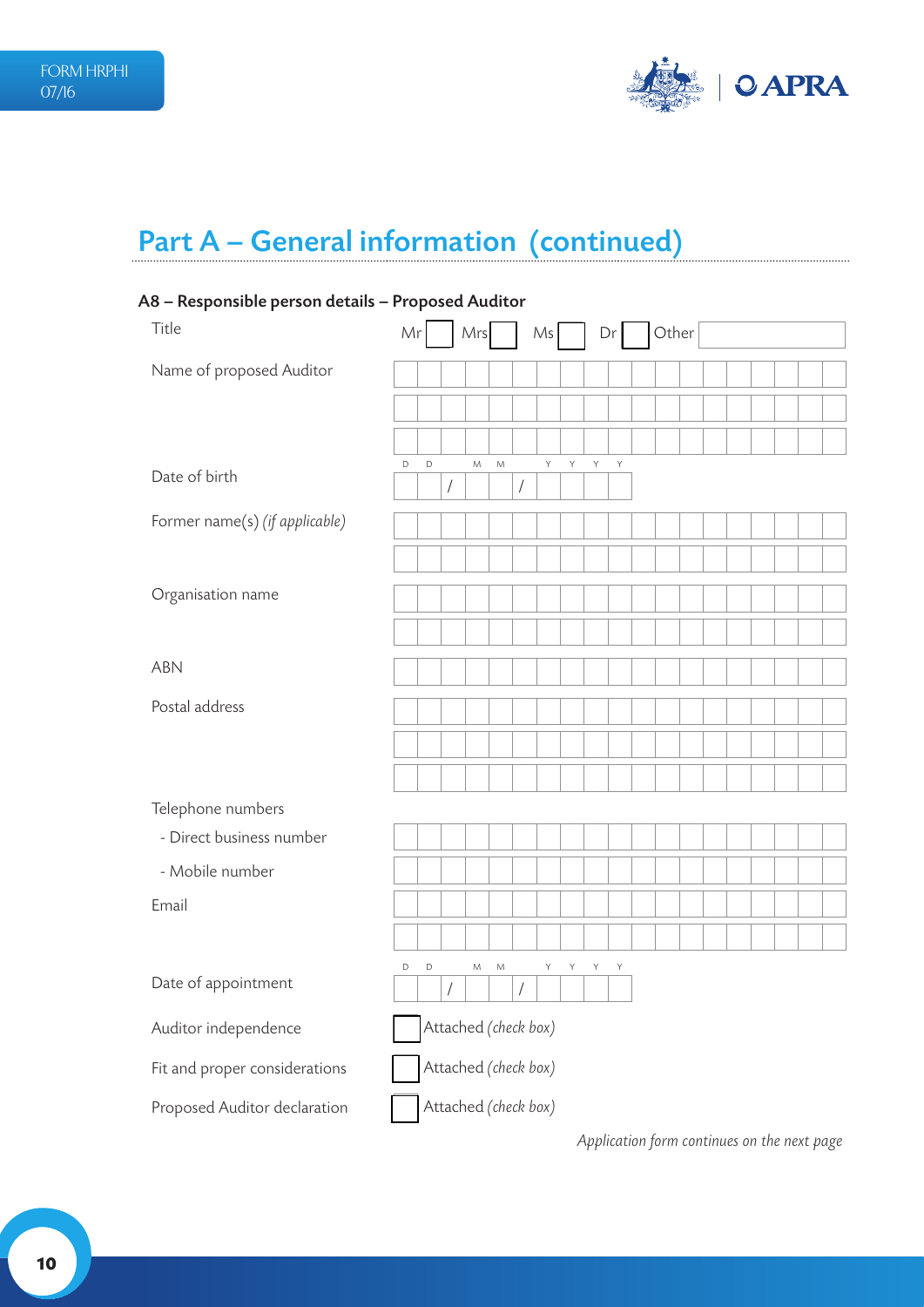

## Part A – General information (continued)

### A9 – Responsible person details – Proposed Appointed Actuary

| Title                                      | Mr |             |            | Mrs                  |               |                      | Ms |   |   | Dr | Other |  |  |  |  |
|--------------------------------------------|----|-------------|------------|----------------------|---------------|----------------------|----|---|---|----|-------|--|--|--|--|
| Name of proposed                           |    |             |            |                      |               |                      |    |   |   |    |       |  |  |  |  |
| Appointed Actuary                          |    |             |            |                      |               |                      |    |   |   |    |       |  |  |  |  |
|                                            |    |             |            |                      |               |                      |    |   |   |    |       |  |  |  |  |
| Date of birth                              | D  | $\mathsf D$ | $\bigg)$   | ${\mathsf M}$        | ${\sf M}$     | $\sqrt{\phantom{a}}$ | Υ  | Y | Y | Y  |       |  |  |  |  |
| Former name(s) (if applicable)             |    |             |            |                      |               |                      |    |   |   |    |       |  |  |  |  |
|                                            |    |             |            |                      |               |                      |    |   |   |    |       |  |  |  |  |
| Organisation name                          |    |             |            |                      |               |                      |    |   |   |    |       |  |  |  |  |
|                                            |    |             |            |                      |               |                      |    |   |   |    |       |  |  |  |  |
|                                            |    |             |            |                      |               |                      |    |   |   |    |       |  |  |  |  |
| <b>ABN</b>                                 |    |             |            |                      |               |                      |    |   |   |    |       |  |  |  |  |
| Postal address                             |    |             |            |                      |               |                      |    |   |   |    |       |  |  |  |  |
|                                            |    |             |            |                      |               |                      |    |   |   |    |       |  |  |  |  |
|                                            |    |             |            |                      |               |                      |    |   |   |    |       |  |  |  |  |
| Telephone numbers                          |    |             |            |                      |               |                      |    |   |   |    |       |  |  |  |  |
| - Direct business number                   |    |             |            |                      |               |                      |    |   |   |    |       |  |  |  |  |
| - Mobile number                            |    |             |            |                      |               |                      |    |   |   |    |       |  |  |  |  |
| Email                                      |    |             |            |                      |               |                      |    |   |   |    |       |  |  |  |  |
|                                            |    |             |            |                      |               |                      |    |   |   |    |       |  |  |  |  |
| Date of appointment                        | D  | $\mathsf D$ | $\sqrt{2}$ | M                    | ${\mathsf M}$ | 1                    | Y  | Υ | Y | Y  |       |  |  |  |  |
| Appointed Actuary eligibility<br>statement |    |             |            | Attached (check box) |               |                      |    |   |   |    |       |  |  |  |  |
| Fit and proper considerations              |    |             |            | Attached (check box) |               |                      |    |   |   |    |       |  |  |  |  |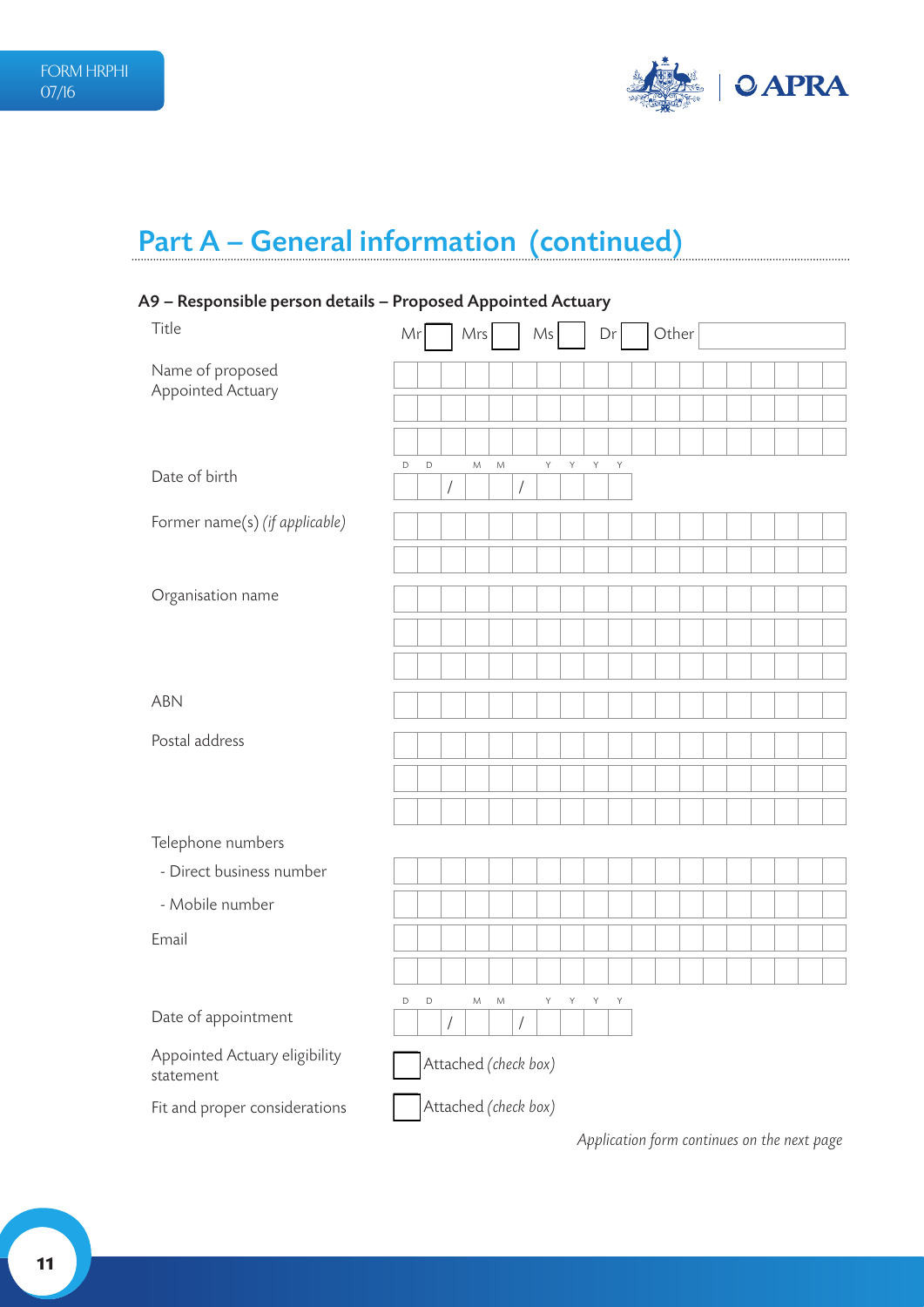

## Part A – General information (continued)

### A10 – Other business *(complete this section if applicable)*

| Name of company / business                           |                      |  |  |  |  |  |  |  |  |  |
|------------------------------------------------------|----------------------|--|--|--|--|--|--|--|--|--|
|                                                      |                      |  |  |  |  |  |  |  |  |  |
|                                                      |                      |  |  |  |  |  |  |  |  |  |
| Trading name(s)                                      |                      |  |  |  |  |  |  |  |  |  |
|                                                      |                      |  |  |  |  |  |  |  |  |  |
|                                                      |                      |  |  |  |  |  |  |  |  |  |
| ABN                                                  |                      |  |  |  |  |  |  |  |  |  |
| Description of business                              | <b>DETAILS BELOW</b> |  |  |  |  |  |  |  |  |  |
|                                                      |                      |  |  |  |  |  |  |  |  |  |
|                                                      |                      |  |  |  |  |  |  |  |  |  |
|                                                      |                      |  |  |  |  |  |  |  |  |  |
| Applicant's association with                         | <b>DETAILS BELOW</b> |  |  |  |  |  |  |  |  |  |
| business                                             |                      |  |  |  |  |  |  |  |  |  |
|                                                      |                      |  |  |  |  |  |  |  |  |  |
|                                                      |                      |  |  |  |  |  |  |  |  |  |
| Registered address                                   |                      |  |  |  |  |  |  |  |  |  |
|                                                      |                      |  |  |  |  |  |  |  |  |  |
|                                                      |                      |  |  |  |  |  |  |  |  |  |
|                                                      |                      |  |  |  |  |  |  |  |  |  |
| <b>Street Address</b>                                |                      |  |  |  |  |  |  |  |  |  |
| (if same as registered address, write<br>"as above") |                      |  |  |  |  |  |  |  |  |  |
|                                                      |                      |  |  |  |  |  |  |  |  |  |
| Postal Address                                       |                      |  |  |  |  |  |  |  |  |  |
| (if same as registered address, write<br>"as above") |                      |  |  |  |  |  |  |  |  |  |
|                                                      |                      |  |  |  |  |  |  |  |  |  |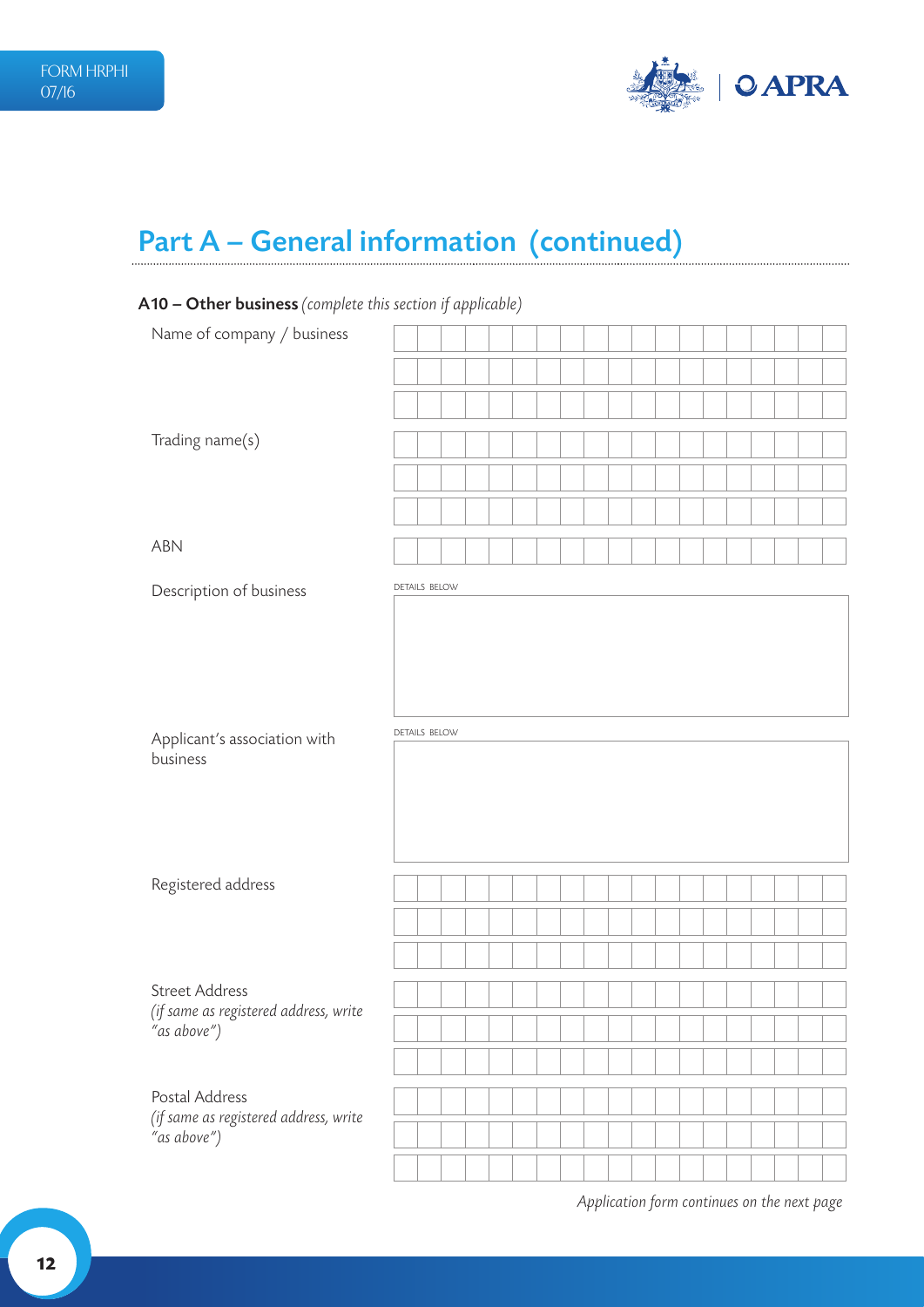

## Part B – Supporting documentation

|                  | B1 - Ownership and structure                                                       |                      |                                            |
|------------------|------------------------------------------------------------------------------------|----------------------|--------------------------------------------|
| B1.1             | Instrument of incorporation                                                        |                      | Attached (check box)                       |
| B <sub>1.2</sub> | Constitution                                                                       |                      | Attached (check box)                       |
| B1.3             | Health benefit fund(s) proposed rules                                              |                      | Attached (check box)                       |
| <b>B1.4</b>      | Statement - Rules comply with requirements of the PHIPS Act<br>and PHI Act         |                      | Attached (check box)                       |
| B <sub>1.5</sub> | Tax exemption status (if applicable)                                               |                      | Attached (check box)                       |
|                  | <b>B2-Risk Management</b>                                                          |                      |                                            |
| <b>B2.1</b>      | Business plan                                                                      |                      | Attached (check box)                       |
| B <sub>2.2</sub> | Proposed Appointed Actuary statement                                               |                      | Attached (check box)                       |
| <b>B2.3</b>      | Information management statement                                                   |                      | Attached (check box)                       |
| B2.4             | Risk management plan                                                               |                      | Attached (check box)                       |
| B <sub>2.5</sub> | Business continuity procedures                                                     |                      | Attached (check box)                       |
| B2.6             | Conflicts management procedures                                                    |                      | Attached (check box)                       |
|                  | <b>B3-Solvency</b>                                                                 |                      |                                            |
| <b>B3.1</b>      | Liquidity management plan                                                          |                      | Attached (check box)                       |
|                  | <b>B4 - Capital Adequacy</b>                                                       |                      |                                            |
| B4.1             | Capital management policy                                                          |                      | Attached (check box)                       |
|                  | <b>B5-Outsourcing</b>                                                              |                      |                                            |
| <b>B5.1</b>      | Outsourcing policy                                                                 |                      | Attached (check box)                       |
| <b>B5.2</b>      | Outsourced material business activities (provide an additional table where needed) |                      |                                            |
|                  | Name of service provider/Role                                                      |                      | Offshore (check box) Outsourcing Agreement |
| DETAILS BELOW    |                                                                                    |                      |                                            |
|                  |                                                                                    | Yes<br>$\mathsf{No}$ | Attached (check box)                       |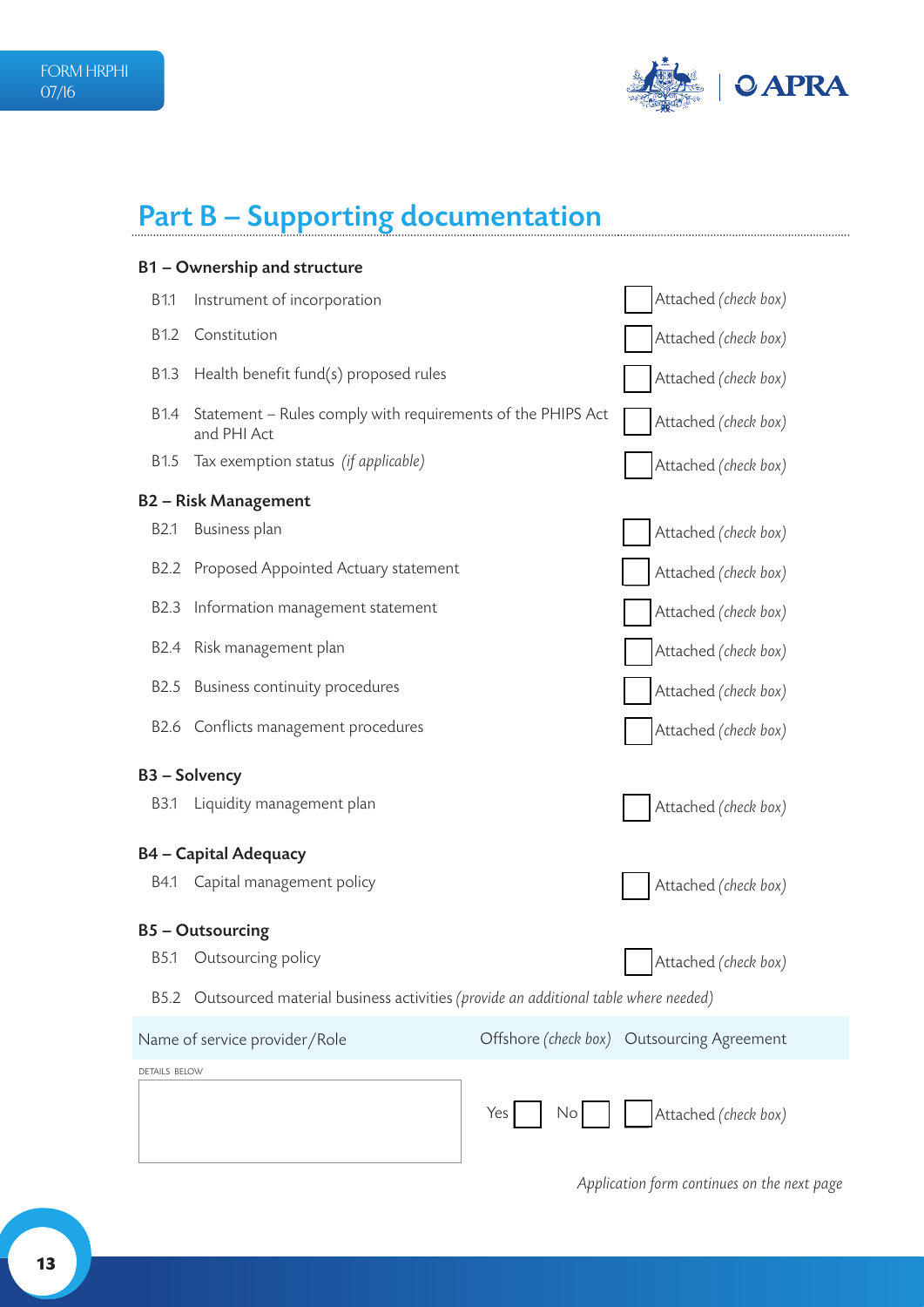

## Part B – Supporting documentation (continued)

|                      | Name of service provider/Role                                                                                                                          |           | Offshore (check box) Outsourcing Agreement |
|----------------------|--------------------------------------------------------------------------------------------------------------------------------------------------------|-----------|--------------------------------------------|
| <b>DETAILS BELOW</b> |                                                                                                                                                        |           |                                            |
|                      |                                                                                                                                                        | Yes<br>No | Attached (check box)                       |
| <b>DETAILS BELOW</b> |                                                                                                                                                        |           |                                            |
|                      |                                                                                                                                                        | Yes<br>No | Attached (check box)                       |
| DETAILS BELOW        |                                                                                                                                                        |           |                                            |
|                      |                                                                                                                                                        | Yes<br>No | Attached (check box)                       |
| <b>DETAILS BELOW</b> |                                                                                                                                                        |           |                                            |
|                      |                                                                                                                                                        | Yes<br>No | Attached (check box)                       |
|                      | <b>B6 - Disclosure to APRA</b>                                                                                                                         |           |                                            |
| B6.1                 | Disclosure to APRA statement                                                                                                                           |           | Attached (check box)                       |
|                      | <b>B7-Governance</b>                                                                                                                                   |           |                                            |
| B7.1                 | Board Audit Committee charter                                                                                                                          |           | Attached (check box)                       |
| B7.2                 | Board renewal and performance assessment policy                                                                                                        |           | Attached (check box)                       |
| B7.3                 | Internal Audit arrangements                                                                                                                            |           | Attached (check box)                       |
|                      | <b>B8</b> - Additional Information                                                                                                                     |           |                                            |
| B8.1                 | Prudential supervision by APRA                                                                                                                         |           | Attached (check box)                       |
| B8.2                 | <b>Additional Matters</b><br>(additional matters demonstrating proposed compliance with<br>legislation, rules and prudential standards, if applicable) |           | Attached (check box)                       |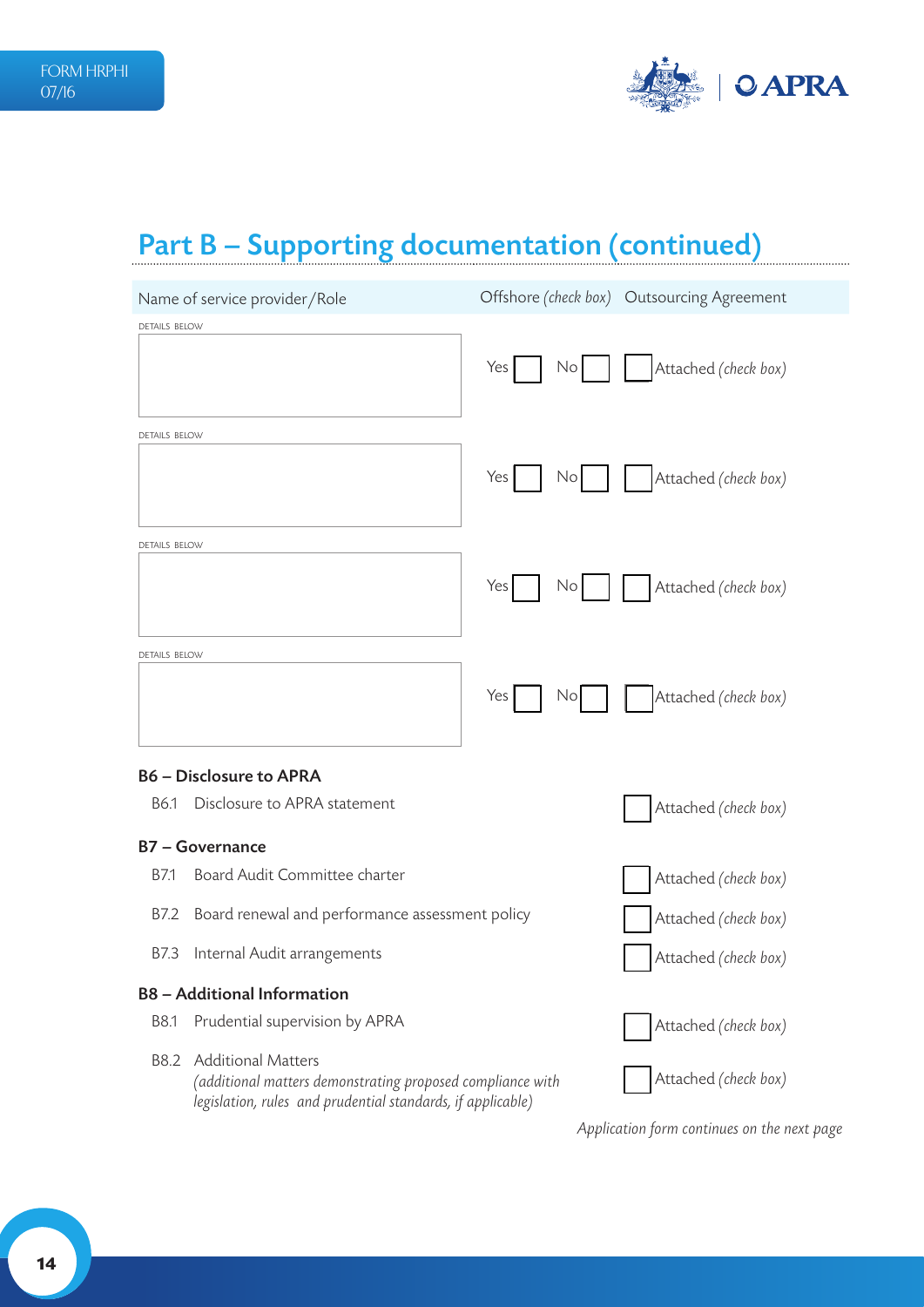

### Part C – Attestation

#### Attestation A

The Applicant attests that each of the statements (i) and (ii) in this certificate is true and correct:

#### (i) Information provided

The Applicant attests that the information provided as part of this application complies with the relevant prudential standards, APRA Rules, PHI Registration Rules and the relevant sections of the PHIPS Act and the PHI Act.

The Applicant also attests that all policies/procedures provided as part of this application have been approved by the Board of the Applicant.

In addition, the Applicant confirms that any change/s to the information provided in this application will be provided to APRA within 7 days after making the change/s, together with a statement explaining the rationale for the change/s.

#### (ii) Further information

The Applicant acknowledges that APRA may ask for more information and agrees that it will promptly provide any information that APRA considers is necessary in order for the application to be fully considered.

#### Insurer

At least two directors of the insurer must sign the attestation.

Name

| <b>Name</b> |   |                   |                             |          |         |  |  |  |  |  |  |
|-------------|---|-------------------|-----------------------------|----------|---------|--|--|--|--|--|--|
|             |   |                   |                             |          |         |  |  |  |  |  |  |
|             |   |                   |                             |          |         |  |  |  |  |  |  |
| Position    |   |                   |                             |          |         |  |  |  |  |  |  |
|             |   |                   |                             |          |         |  |  |  |  |  |  |
|             |   |                   |                             |          |         |  |  |  |  |  |  |
| Signature   |   | SIGNATURE IN HERE |                             |          |         |  |  |  |  |  |  |
| Date        | D | $\mathsf D$       | ${\mathsf M}$ ${\mathsf M}$ | $\prime$ | Y Y Y Y |  |  |  |  |  |  |
|             |   |                   |                             |          |         |  |  |  |  |  |  |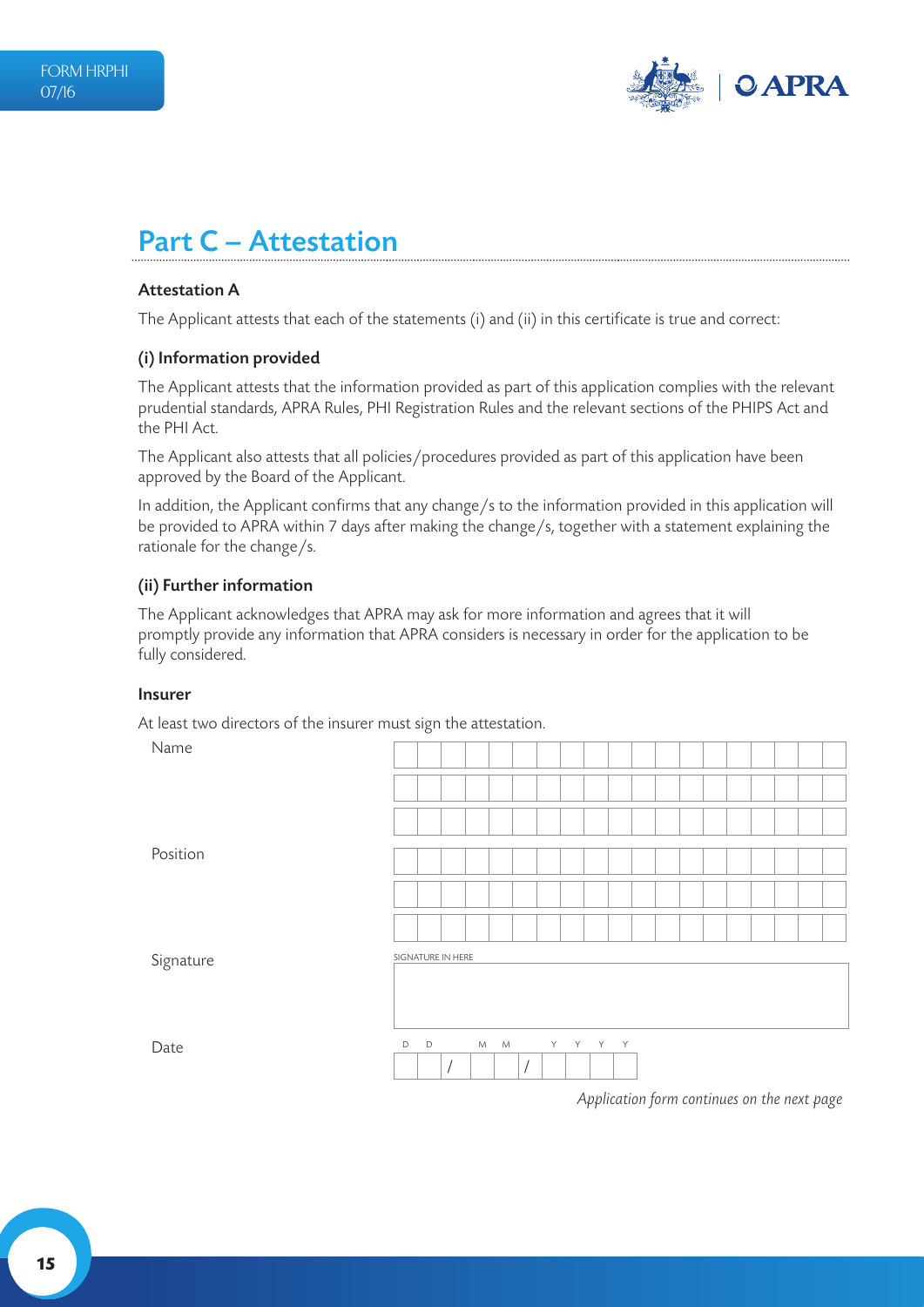

## Part C – Attestation (continued)

| Name      |                   |             |            |                             |                      |    |       |  |  |  |  |  |
|-----------|-------------------|-------------|------------|-----------------------------|----------------------|----|-------|--|--|--|--|--|
|           |                   |             |            |                             |                      |    |       |  |  |  |  |  |
|           |                   |             |            |                             |                      |    |       |  |  |  |  |  |
| Position  |                   |             |            |                             |                      |    |       |  |  |  |  |  |
|           |                   |             |            |                             |                      |    |       |  |  |  |  |  |
|           |                   |             |            |                             |                      |    |       |  |  |  |  |  |
| Signature | SIGNATURE IN HERE |             |            |                             |                      |    |       |  |  |  |  |  |
|           |                   |             |            |                             |                      |    |       |  |  |  |  |  |
| Date      | $\mathsf D$       | $\mathsf D$ | $\sqrt{ }$ | ${\mathsf M}$ ${\mathsf M}$ | $\sqrt{\phantom{a}}$ | Y. | Y Y Y |  |  |  |  |  |

*End of application form.*